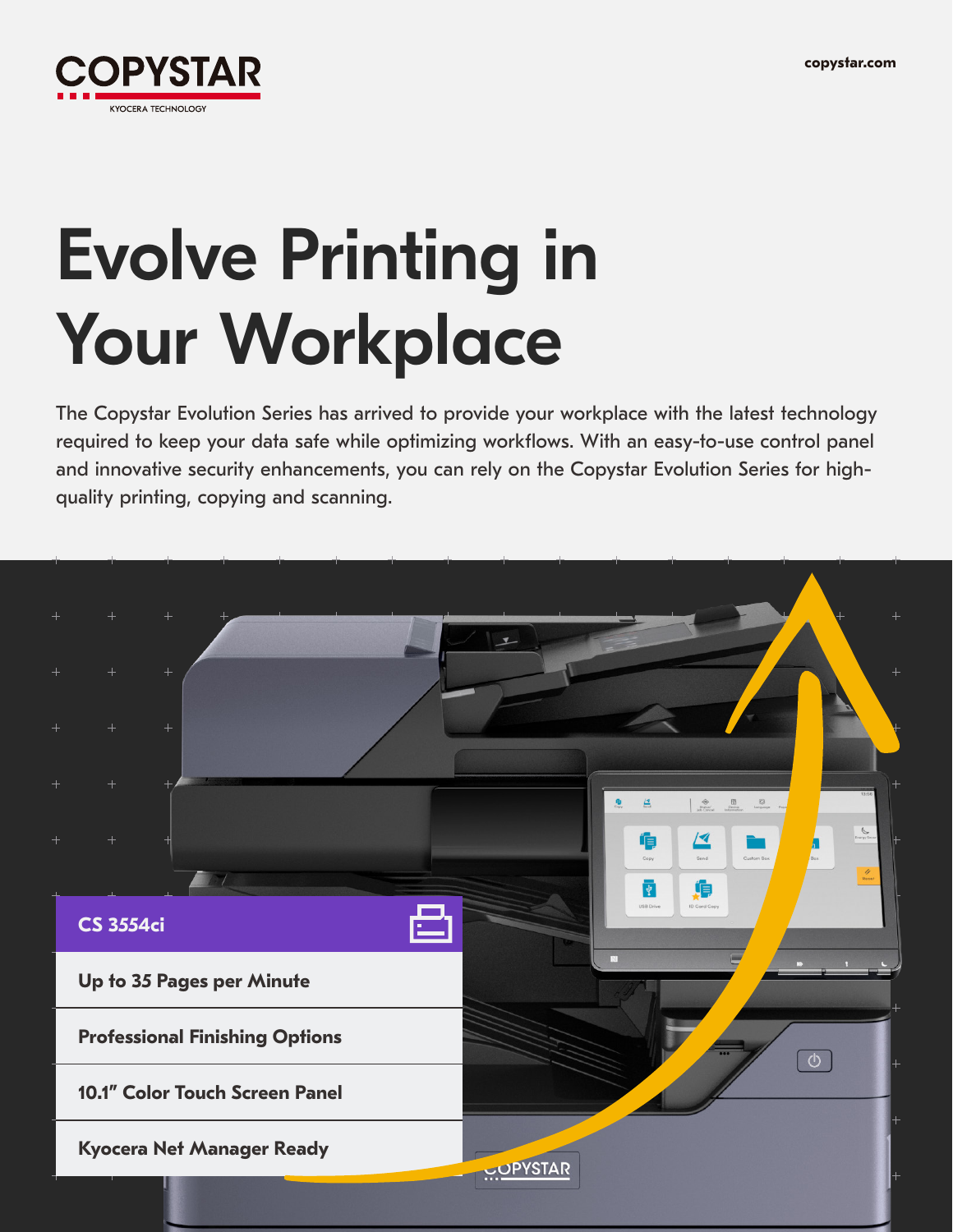# **CS 3554ci**

**BASIC SPECIFICATIONS**

**Configuration:** Color Multifunctional System - Print/Scan/ Copy/Optional Fax

**Speed:** Color and Black – Letter: 35 ppm, Legal: 21 ppm, Ledger: 17 ppm, 12" x 18": 17 ppm (print only)

**Warm Up Time:** 18 Seconds or Less (power on)

**First Page Out:** 

Copy: 5.3 seconds or less Black, 7.0 seconds or less Color Print: 5.9 seconds or less Black, 7.7 seconds or less Color

**Display:** 10.1" Color Touch Screen Control Panel

**Memory/Hard Disk Drive:** 4GB RAM/32GB SSD/320GB HDD Standard, 1TB HDD (option)

**Duplex:** Standard Stackless Duplex supports Statement (5.5" x 8.5") to Ledger (12" x 18"), 16 lb. Bond - 142 lb. Index (60 – 256gsm)

Standard Output Tray: Statement - 12" x 18"/500 Sheets; up to 12" x 48" Banner (single sheet)

**Electrical Requirements:** 120V, 60Hz, 12A; 220-240V, 50/60Hz, 7.2A

**Typical Electricity Consumption (TEC):** 120V: .46 kWh/week; 220V: .44 kWh/week

**Dimensions:** 23.7" W x 26.1" D x 31.1" H

**Weight:** 198.4 lbs

**Maximum Monthly Duty Cycle:** 125,000 Pages per Month

#### **PAPER SUPPLY**

**Standard Paper Sources:** Dual 500 Sheet Trays, 150 Sheet MPT, Auto Selection/Switching

**Optional Paper Sources:** Dual 500 Sheet Trays **(PF-7140)**  Dual 1,500-sheet Trays **(PF-7150)** 3,000 Sheet Capacity Tray **(PF-7120)1**

**Paper Capacity:** Standard: 1,150 Sheets; Maximum: 7,150 Sheets

**Paper Size:** Tray 1 – 5.5" x 8.5" – 8.5" x 14" (statement to legal); Tray  $2 - 5.5'' \times 8.5'' - 12'' \times 18''$ , Custom Size **PF-7140**: 5.5" x 8.5" – 12" x 18" **PF-7150**, **PF-7120**: 8.5" x 11" **MPT**: 5.5" x 8.5" – 12" x 18" (multiple sheets); Up to 12" x 48" Banner (single sheet)

# **Paper Weight:**

Trays/MPT: 14 lb. Bond – 166 lb. Index (52 – 300gsm)

#### **Input Materials:**

Standard/Optional Trays: Plain, Bond, Recycled, Preprinted, Vellum, Color, Pre-Punched, Thick, Thin, High Quality, Letterhead, Envelope, Custom; MPT: Plain, Bond, Recycled, Preprinted, Vellum, Color, Pre-Punched, Thick, Thin, High Quality, Transparency (OHP), Coated, Index Tab, Label, Letterhead, Envelope, Custom

# **SECURITY SPECIFICATIONS**

Local Authentication, Network Authentication, Encryption Communication (IPsec, HTTPS, LDAPS, SMTP/POP/FTPS over TLS 1.3, SNMPv3), TPM chipset (Trusted Platform Module), S/MIME, SCEP (auto certificate issuance/renewal), OCSP/CRL (certificate validation), Secure Boot (firmware authenticity verification), Run Time Integrity Check, Data Security Kit 10 enhances IPsec communication (support for FIPS140-2), HDD and Memory Overwrite (7x) Mode and HDD Data Encryption (256 bit), Common Criteria (ISO/IEC-15408/EAL2), IEEE 2600.2

**PRINT SPECIFICATION**

**Standard Controller:** ARM Cortex-A53/1.6GHz

**PDLs/Emulations:** PRESCRIBE, PCL6 (PCL-XL/PCL-5c), KPDL3 (PS3), XPS, OPEN XPS, PDF; Optional (UG-34): IBM ProPrinter, Line Printer, LQ-850

**Print Resolution:** Up to 4800 x 1200 dpi

**Fonts:** KPDL3, PCL6, Bitmap

**OS Compatibility:** Windows: 8.1/10/Server 2012/Server 2012 R2/Server 2016/Server 2019; Mac OS X v10.0 or later; Chrome OS

**Mobile Printing:** Apple AirPrint®, Mopria®, KYOCERA Mobile Print, KYOCERA MyPanel

**Interfaces:** Standard: 1000 Base-T/100-Base-Tx/10BASE-T (IPv6, IPv4, IPsec), 802.3az ready, High-Speed USB 3.0, 4 Speed USB 2.0 Host Interfaces, 2 Expansion Slots, IEEE 802.11b/g/n Wireless LAN (communication distance 98.5 feet); Optional: IEEE 802.11a/b/g/n/ac (**IB-37** for 2.4/5GHz), 10/100/1000BaseTX (**IB-50** for Dual NIC); IEEE 802.11b/g/n (**IB-51** for Wireless LAN Interface (communication distance 328.1 feet)

**Network Print and Supported Protocols:** HTTPS, FTPS, SNMP v1/v2c/v3, Raw Port (Port 9100) TCP/IP, IPv4, IPv6, DHCP LPR, DNS, WSD Scan/Print

**Drivers:** KX Driver, PCL Mini Driver, KPDL Mini Driver, KX Driver for XPS, Network Fax Driver, TWAIN Driver, WIA Driver, Status Monitor, Common Profile, Output to PDF, Security Watermark, Color Optimizer, MAC Driver, Chrome Print Driver, Linux Driver, KX Driver with Distributed Printing, Windows Inbox Driver, SANE Driver, Google Chrome Driver

**Utilities:** KYOCERA Net Viewer, KYOCERA Device Manager, KX PRESCRIBE and Macro Generator, Quick Setup, KYOCERA Net Manager, ID Register, Software Management Service, Upgrade Studio, Web Package Builder/Maker, Removal Tool, Wi-Fi Setup Tool, PDF Direct Print, Command Center RX

#### **SCAN SPECIFICATION**

**Scan Type:** Color and Black & White Scanner

**Scan Resolution:** 600 dpi, 400 dpi, 300 dpi, 200 dpi, 200 x 100 dpi, 200 x 400 dpi

**File Formats:** TIFF, JPEG, XPS, OpenXPS, PDF (MMR/ JPG Compression/High Compression PDF/A-2.0); Option: Scan Extension Kit Text Searchable PDF; MS Office File

**Connectivity/Supported Protocols:** 10 BASE-T/100 BASE-TX/1000 BASE-T (IPv6, IPv4, IPsec) TCP/IP, Hi-Speed USB 3.0

**Scanning Functions:** Scan-to-Folder (SMBv3), Scan-to-Email, Scan-to-FTPS, Scan-to-FTPS over TLS 1.3, Scan-to-USB, Specified Color Removal, Border Erase, Preview

**Original Size:** Document Processor: 5.5" x 8.5" - 11" x 17"; Glass: Up to 11" x 17"

**Drivers:** TWAIN/WIA/DSM-SANE Driver, WSD Scan

#### **OPTIONAL DOCUMENT PROCESSORS Acceptable Originals:** 5.5" x 8.5" – 11" x 17"

**DP-7140:** Reversing Automatic Document Processor/50 Sheets Speed: Simplex: 50 ipm (BW Color); Duplex: 16 ipm (BW/Color) Weight: Simplex: 13 lb. Bond – 90 lb. Index (45 – 160gsm); Duplex: 16  $\vert$ b. – 32  $\vert$ b. Bond (50 – 120 $\alpha$ sm)

**DP-7150:** Reversing Automatic Document Processor/140 Sheets Speed: Simplex: 80 ipm (BW Color); Duplex: 48 ipm (BW/ Color) Weight (with multi-feed detection): Simplex: 13 lb. Bond – 90 lb. Index (35 – 160gsm); Duplex: 16 lb. – 32 lb. Bond (50 – 120gsm)

# **DP-7160 (with multi-feed detection):**

Dual Scan Document Processor/320 Sheets Speed: Simplex: 100 ipm BW/Color); Duplex: 200 ipm (BW/Color) Weights: Simplex: 13 lb. And staple bond – 120 lb. Index (35 – 220gsm); Duplex: 16 lb. – 120 lb. Index (50 – 220gsm)

## **DP-7170 (with multi-feed and staple detection):**

Dual Scan Document Processor/320 Sheets Speed: Simplex: 100 ipm (BW/Color); Duplex: 200 ipm (BW/Color) Weights: Simplex: 13 lb. Bond – 120 lb. Index (35 – 220gsm); Duplex: 16 lb. – 120 lb. Index (50 – 220gsm)

**COPY SPECIFICATIONS Copy Resolution:** 600 x 600 dpi

**Image Mode:** Text, Photo, Text/Photo, Graphic/Map

**Continuous Copy:** 1 – 9,999

**Additional Features:** Auto Magnification, Auto Paper Select, Combine Copy, Mirror Image, Rotate Copy, Border Erase, Split Copy, Margin Shift, Page Number, Form Overlay, Blank Page Skip, Specified Color Removal, Proof Copy, Preview, ID Card Copy, Handwriting Emphasis, Super Resolution

**Job Management:** 1,000 User Codes, Job Build, Shortcut Keys, Repeat Copy

**Magnification/Zoom:** Full Size, 4 Reduction, 4 Enlargement Preset Ratios, 25 – 400% in 1% Step Increments

**Document Box:** Custom Box, Job Box, USB Drive Box, Fax Box (with optional Fax System)

**OPTIONAL FAX SPECIFICATIONS Fax Type:** Fax System 12 (option)

**Type/Data Compression:** G3 Fax/MMR, MR, MH, JBIG

**Transmission Speed/Modem Speed:** Less than 3 seconds/33.6 Kbps

**Fax Memory:** Standard 170 MB

**Driver:** Network Fax Driver

**Fax Functions:** Network Fax, Duplex Transmission and Reception, Encrypted Transmission and Reception, Polling Transmission and Reception, Broadcast, Fax Server Integration, Fax Dedicated Paper Feed Tray, Fax Forwarding to email or file

## **SOLUTIONS AND SERVICES**

**Remote Management** Kyocera Fleet Services ready! A highly secure cloud-based monitoring solution that offers real-time visibility into your fleet. Optimize device uptime and be notified when to replenish supplies. Streamline billing with seamless 3rd party application integration, allowing you to focus solely on your business.

**Printing Software** Cost Control & Security, Cloud & Mobile, Printer Management

#### **Content Services**

Scan & Connect, Intelligent Process Automation, Enterprise Content Management

#### **IT Solutions**

Technology Solutions, including solutions for Cloud and Data Centers; Network Infrastructure, Cybersecurity Solutions, Collaboration Solutions

#### **Consulting Services**

Including IT Health Check, CIO as a Service, Healthcare Compliance, Backup and Recovery Planning

#### **Professional Services**

Including Design and Architecture, Project Implementation, Project Management

**Managed Services:** Including Help Desk Services, Retainer Services and On-site Support